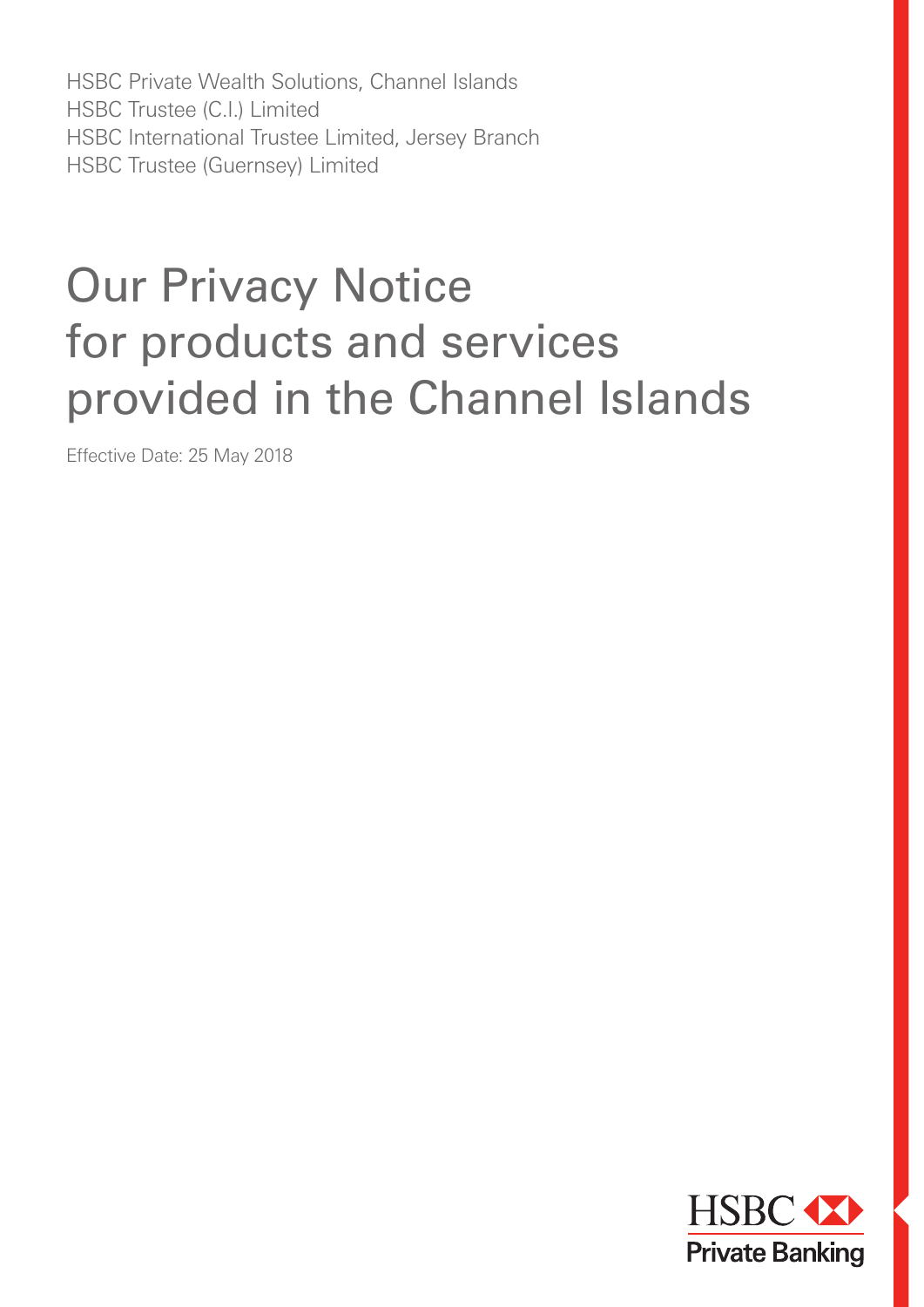# **Before we begin**

This notice (Privacy Notice) applies to personal information held by members of the HSBC Group as data controllers, as described below. It explains what information we collect about you, how we'll use that information, who we'll share it with, the circumstances when we'll share it and what steps we'll take to make sure it stays private and secure. It continues to apply even if your agreement for banking or other products and services with us ends. It should also be read alongside the terms and conditions for any services provided by us, as these may include sections relating to the use and disclosure of information.

This Privacy Notice covers any products or services you have with us, including trust and company administration services. Sometimes we may need to provide you with separate or further information about specific products and services. This will also apply if you have a relationship with other parts of the HSBC Group (e.g. HSBC business banking, first direct, M&S Bank or HSBC in any other countries), who will provide you with information separately where required.

Some of the links on HSBC websites may lead to other HSBC or non-HSBC websites with their own privacy notices, which may be different to this notice. You'll need to make sure you're happy with their privacy notices when using those other sites.

Wherever we've said 'you' or 'your', this means you (as a present, former or even prospective client), any authorised person on your existing or proposed account(s), anyone who does or will do your banking or deals or will deal with us for you (e.g. trustees or executors, attorneys under a Power of Attorney, employees or representatives) and any other persons related or otherwise connected to your existing or proposed account(s) (including authorised signatories, partners, members, trustees, settlors, beneficiaries and appointors / protectors / enforcers (where applicable)).

When we say 'we', we mean HSBC Group companies which act as a data controller in respect of your personal data. The primary data controller for the purposes of this notice will be HSBC Trustee (C.I.) Limited, a company incorporated in Jersey. HSBC International Trustee Limited, a company incorporated in the British Virgin Islands and operating in the Channel Islands through a Jersey regulated branch, and HSBC Trustee (Guernsey) Limited, a company incorporated in Guernsey, will also act as data controllers where they provide a product or service to you or otherwise for your benefit.

HSBC Trustee (C.I.) Limited's registered office is at HSBC House, Esplanade, St Helier, Jersey JE1 1HS, Channel Islands and HSBC Trustee (Guernsey) Limited's registered office is at Arnold House, St Julian's Avenue, St Peter Port, Guernsey, GY1 3NF, Channel Islands. The address for HSBC International Trustee Limited in the Channel Islands is at HSBC House, Esplanade, St Helier, Jersey JE1 1HS, Channel Islands. If you'd like to get in touch with us, you can also find contact details in the 'More details about your information' section below.

# **What information we collect**

We'll only collect your information in line with relevant regulations and law. We may collect it from a range of sources and it may relate to any of our products or services you apply for, currently hold or have held in the past, including where you are the beneficiary of a trust or hold shares in a company. We may also collect information about you when you interact with us, e.g. when (i) you visit our websites or mobile channels, (ii) you call us or we call you, (iii) you visit one of our offices or we visit you, or (iv) you ask about any of our products and services.

Some of it will come directly from you, e.g. when you provide personal information to open an account or establish a trust or incorporate a company. It can also come from the settlor of a trust, your financial advisor, broker or mortgage intermediary, other HSBC companies, or other sources you've asked us to obtain information from or who are obliged to provide such information to us. We might also get some of it from publicly available sources. The information we collect may include:

## **Information that you provide to us, e.g.:**

- $\triangleright$  personal details, e.g. name, previous names, gender, date and place of birth;
- contact details, e.g. address, email address, landline and mobile numbers;
- $\triangleright$  information concerning your identity e.g. photo ID, passport information, National Insurance number (or the equivalent social security details applicable in the Channel Islands), National ID card and nationality;
- market research, e.g. information and opinions expressed when participating in market research;
- user login and subscription data, e.g. login credentials for phone and online banking and mobile banking apps;
- other information about you that you give us by filling in forms or by communicating with us, whether face-to-face, by phone, email, online, or otherwise.

## **Information we may collect or generate about you, e.g.:**

- your financial information and information about your relationship with us, including the products and services you hold, the channels you use and your ways of interacting with us, your ability to get and manage your credit, your payment history, transactions records, market trades, payments into your account including salary details and information concerning complaints and disputes;
- $\blacktriangleright$  information we use to identify and authenticate you, e.g. your signature and your biometric information (if applicable), such as your voice for voice ID, additional information that we receive from external sources that we need for compliance purposes;
- geographic information, e.g. about which offices you contact or visit;
- **information included in customer documentation, e.g. a record of** advice that we may have given you;
- marketing and sales information, e.g. details of the services you receive and your preferences;
- cookies and similar technologies we use to recognise you, remember your preferences and tailor the content we provide to you – our cookie policy contains more details about how we use cookies and can be found at http://www.hsbcprivatebank.com/en/utilities/cookie-policy;
- risk rating information, e.g. credit risk rating, transactional behaviour and underwriting information;
- investigations data, e.g. due diligence checks, sanctions and antimoney laundering checks, external intelligence reports, content and metadata related to relevant exchanges of information between and among individuals, organisations, including emails, voicemail, live chat;
- records of correspondence and other communications between us, including email, live chat, instant messages and social media communications;
- $\blacktriangleright$  information that we need to support our regulatory obligations, e.g. information about transaction details, detection of any suspicious and unusual activity and information about parties connected to you or these activities.

## **Information we collect from other sources, e.g.:**

- information you've asked us to collect for you, e.g. information about your accounts or holdings with other companies including transaction information;
- $\blacktriangleright$  information from third party providers, e.g. information that helps us to combat fraud or that relates to your relevant social interactions (including your communications via social media, between individuals, organisations, prospects and other stakeholders acquired from companies that collect combined information).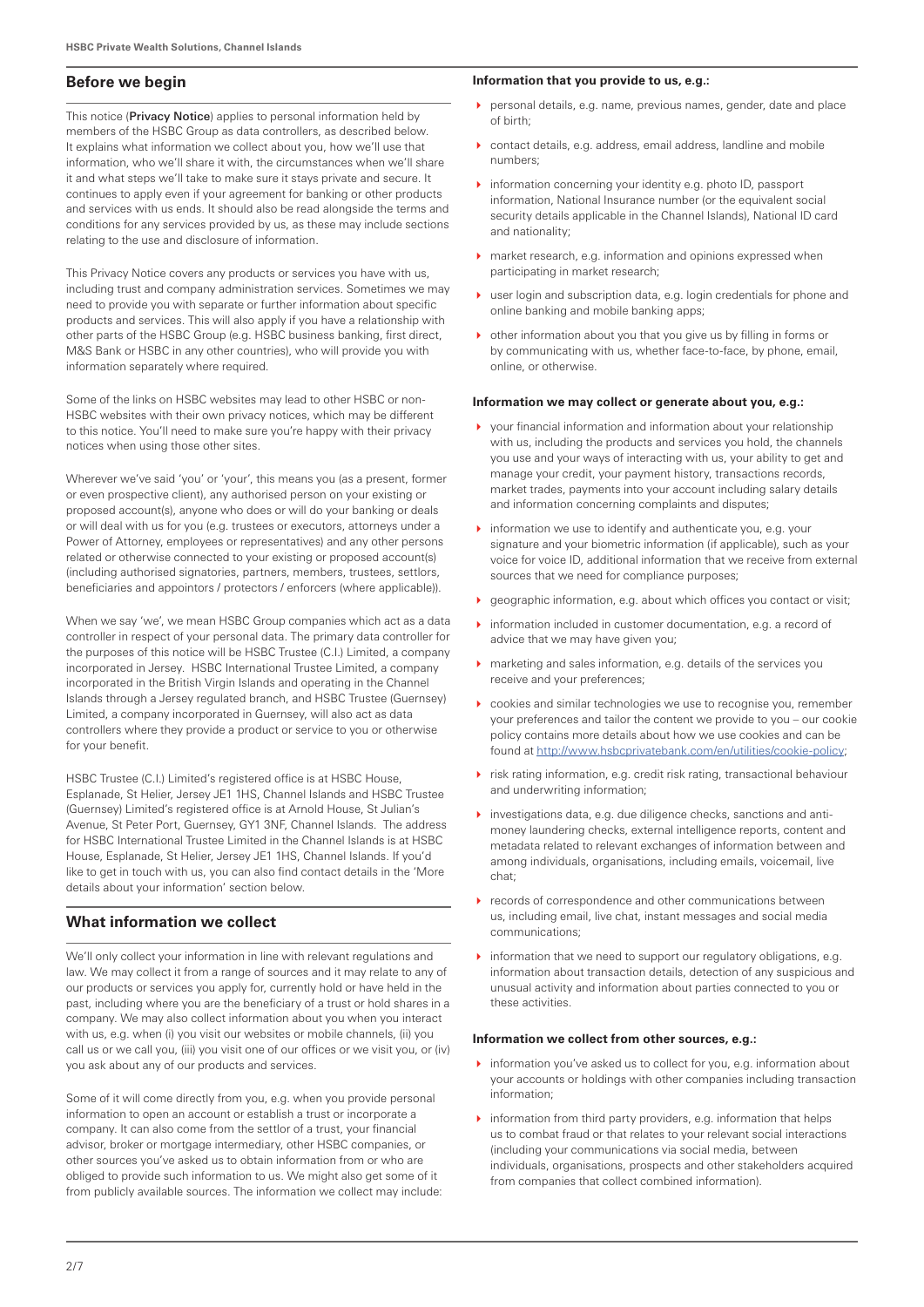## **How we'll use your information**

We'll only use your information where we have your consent or we have another lawful reason for using it. These reasons include where we:

- need to pursue our legitimate interests;
- need to process the information to carry out an agreement we have with you;
- need to process the information to comply with a legal obligation;
- $\rightarrow$  believe the use of your information as described is in the public interest, e.g. for the purpose of preventing or detecting crime.

The reasons we use your information include to:

- ▶ deliver our products and services:
- carry out your instructions or requests, e.g. to fulfil a payment request;
- manage our relationship with you, including (unless you tell us otherwise) telling you about products and services we think may be relevant for you;
- understand how you use your accounts and services;
- banking operations support;
- prevent or detect crime including fraud and financial crime, e.g. financing for terrorism and human trafficking;
- ▶ security and business continuity;
- ▶ risk management;
- online banking, mobile apps and other online product platforms;
- product and service improvement;
- data analytics to better understand your circumstances and preferences so we can make sure we can provide you with the best advice and offer you a tailored service;
- protect our legal rights and comply with our legal obligations;
- correspond with solicitors, surveyors, valuers, other lenders, conveyancers and third party intermediaries;
- system or product development and planning, insurance, audit and administrative purposes.

Further details of how we'll use your information can be found in the Appendix below.

## **How we make decisions about you**

While we currently do not use any fully automated decision making processes, we may do so in future and we currently may use automated systems to help us make decisions, e.g. when you apply for products and services, to make credit decisions and to carry out fraud and anti-money laundering checks. We may use technology that helps us identify the level of risk involved in customer or account activity, e.g. for credit, fraud or financial crime reasons, or to identify if someone else is using your profile without your permission.

You may have a right to certain information about how we make these decisions. You may also have a right to request human intervention and to challenge the decision. More details can be found in the 'Your rights' section below.

#### **Tracking or recording what you say or do**

To help keep you and your assets safe, we may record details of your interactions with us. We may record and keep track of conversations you have with us including phone calls, face-to-face meetings, letters, emails, live chats, video chats and any other kinds of communication. We may use these recordings to check your instructions to, or other communications with, us; assess, analyse and improve our service; train

our people; manage risk or to prevent and detect fraud and other crimes. We may also capture additional information about these interactions, e.g. telephone numbers that you call us from and information about the devices or software that you use. We use closed circuit television (CCTV) in and around our sites and these may collect photos or videos of you, or record your voice.

#### **Compliance with laws and regulatory compliance obligations**

We'll use your information to meet our compliance obligations, to comply with other laws and regulations and to share with regulators and other authorities that HSBC Group companies are subject to. This may include using it to help detect or prevent crime (including terrorism financing, money laundering and other financial crimes). We'll only do this on the basis that it's needed to comply with a legal obligation or it's in our legitimate interests and that of others.

#### **Marketing and market research**

We may use your information to provide you with details about HSBC products and services, and also products and services from our partners and other relevant third parties. We may send you marketing messages by post, email, telephone, text or secure messages. You can change your mind on how you receive marketing messages or choose to stop receiving them at any time. To make that change, please contact us in the usual way.

If you ask us not to send you marketing, it may take us a short period of time to update our systems and records to reflect your request, during which time you may continue to receive marketing messages. Even if you tell us not to send you marketing messages, we'll continue to use your contact details to provide you with important information, such as changes to your terms and conditions or if we need to tell you something to comply with our regulatory obligations.

We may use your information for market research and to identify trends. Market research agencies acting on our behalf may get in touch with you by post, telephone, email or other methods of communication to invite you to take part in research. We won't invite you to take part in research using a communication method if you've asked us not to get in touch that way. Any responses that you provide whilst participating in market research will be reported back to us anonymously unless you give us permission for your details to be shared.

## **Who we might share your information with**

We may share your information with others where lawful to do so including where we or they:

- ▶ need to in order to provide you with products or services you've requested, e.g. fulfilling a payment request;
- have a public or legal duty to do so, e.g. to assist with detecting and preventing fraud, tax evasion and financial crime;
- ▶ need to in connection with regulatory reporting, litigation or asserting or defending legal rights and interests;
- $\blacktriangleright$  have a legitimate business reason for doing so, e.g. to manage risk, verify your identity, enable another company to provide you with services you've requested, or assess your suitability for products and services;
- have asked you for your permission to share it, and you've agreed.

We may share your information for these purposes with others including:

- other HSBC Group companies and any sub-contractors, agents or service providers who work for us or provide services to us or other HSBC Group companies (including their employees, sub-contractors, service providers, directors and officers);
- any joint account holders, trustees, beneficiaries, administrators or executors;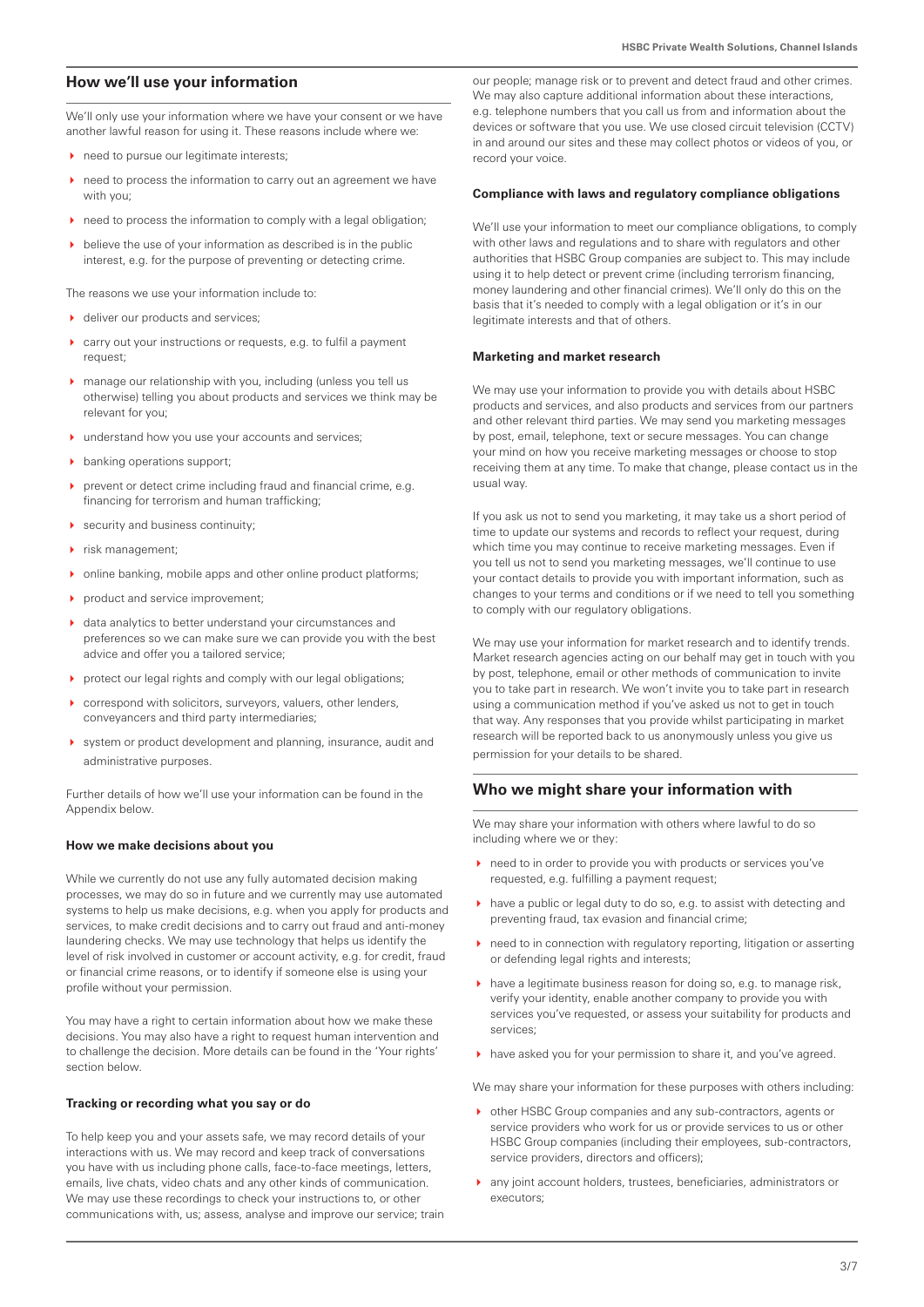- people who give guarantees or other security for any amounts you owe us;
- people you make payments to and receive payments from;
- $\triangleright$  vour beneficiaries, intermediaries, correspondent and agent banks, clearing houses, clearing or settlement systems, market counterparties and any companies you hold securities in through us, e.g. stocks, bonds or options;
- other financial institutions, lenders and holders of security over any property you charge to us, tax authorities, trade associations, credit reference agencies, payment service providers and debt recovery agents;
- any fund managers who provide asset management services to you and any brokers who introduce you to us or deal with us for you;
- any entity that has an interest in the products or services that we provide to you, including if they take on the risk related to them;
- any people or companies where required in connection with potential or actual corporate restructuring, merger, acquisition or takeover, including any transfer or potential transfer of any of our rights or duties under our agreement with you;
- law enforcement, government, courts, dispute resolution bodies, our regulators, auditors and any party appointed or requested by our regulators to carry out investigations or audits of our activities;
- other parties involved in any disputes, including disputed transactions;
- fraud prevention agencies who'll also use it to detect and prevent fraud and other financial crime and to verify your identity;
- anyone who provides instructions to us, or otherwise communicates with us, or operates any of your accounts on your behalf, e.g. Power of Attorney, solicitors, intermediaries, etc.;
- anybody else that we've been instructed to share your information with by either you, a joint account holder or anybody else who provides instructions to us, or otherwise communicates with us, or operates any of your accounts on your behalf;
- our card processing supplier(s) to carry out credit, fraud and risk checks, process your payments, issue and manage your card;
- insurers so they can provide you with a quote or cover. For further details please refer to your policy documentation.

## **Sharing aggregated or anonymised information**

We may share aggregated or anonymised information within and outside of the HSBC Group with partners such as research groups, universities or advertisers. You won't be able to be identified from this information, e.g. we may share information about general spending trends in for example the Channel Islands and Isle of Man to assist in research.

## **How long we'll keep your information**

We keep your information in line with our data retention policy. For example we'll normally keep core trust administration data for a period of twenty one years from the end of our relationship with you. This enables us to comply with legal and regulatory requirements or use it where we need to for our legitimate purposes such as managing your account and dealing with any disputes or concerns that may arise.

We may need to retain your information for a longer period where we need the information to comply with regulatory or legal requirements or where we may need it for our legitimate purposes, e.g. to help us respond to queries or complaints, fighting fraud and financial crime, responding to requests from regulators, etc.

If we don't need to retain information for this period of time, we may destroy, delete or anonymise it more promptly.

## **Transferring your information overseas**

Your information may be transferred to and stored in locations outside of the Channel Islands, the Isle of Man and the European Economic Area (EEA), including countries that may not have the same level of protection for personal information as these jurisdictions. When we do this, we'll ensure it has an appropriate level of protection and that the transfer is lawful. We may need to transfer your information in this way to carry out our contract with, or discharge our fiduciary duties to, you; to fulfil a legal obligation; to protect the public interest; and / or for our legitimate interests. In some countries the law might compel us to share certain information, e.g. with tax authorities. Even in these cases, we'll only share your information with people who have the lawful authority to see it.

You can obtain more details of the protection given to your information when it's transferred outside the Channel Islands and Isle of Man or EEA by contacting us using the details in the 'More details about your information' section below.

# **Your rights**

You have a number of rights in relation to the information that we hold about you. These rights include:

- $\blacktriangleright$  the right to access information we hold about you and to obtain information about how we process it;
- $\rightarrow$  the right to withdraw your consent to our processing of your information, which you can do at any time. We may continue to process your information if we have another legitimate reason or legal obligation for doing so;
- $\triangleright$  in some circumstances, the right to receive certain information you have provided to us in an electronic format and / or request that we transmit it to a third party;
- $\blacktriangleright$  the right to request that we rectify your information if it's inaccurate or incomplete;
- $\blacktriangleright$  in some circumstances, the right to request that we erase your information. We may continue to retain your information if we're entitled or required to retain it;
- $\blacktriangleright$  the right to object to, and to request that we restrict, our processing of your information in some circumstances. Again, there may be situations where you object to, or ask us to restrict, our processing of your information but we're entitled to continue processing your information and / or to refuse that request.

You can exercise your rights by contacting us using the details set out in the 'More details about your information' section below. Please note that in Jersey and Guernsey in the case of a request to access information by a beneficiary there is an exception in relation to documentation related to trustee decisions.

Individuals also have a right to complain to the data protection regulator in the country where they live or work. For the Channel Islands and Isle of Man, these are:

- $\rightarrow$  the Office of the Information Commissioner in Jersey, by visiting www.dataci.je
- ▶ the Office of the Data Protection Commissioner in Guernsey, by visiting www.dataci.gg
- $\blacktriangleright$  the Information Commissioner in the Isle of Man, by visiting www.inforights.im

## **Fraud and Money Laundering**

## **Fraud Prevention Agencies**

We'll carry out checks with fraud prevention agencies for the purposes of preventing fraud and money laundering, and to verify your identity before we provide products and services to you. These checks require us to process personal information about you.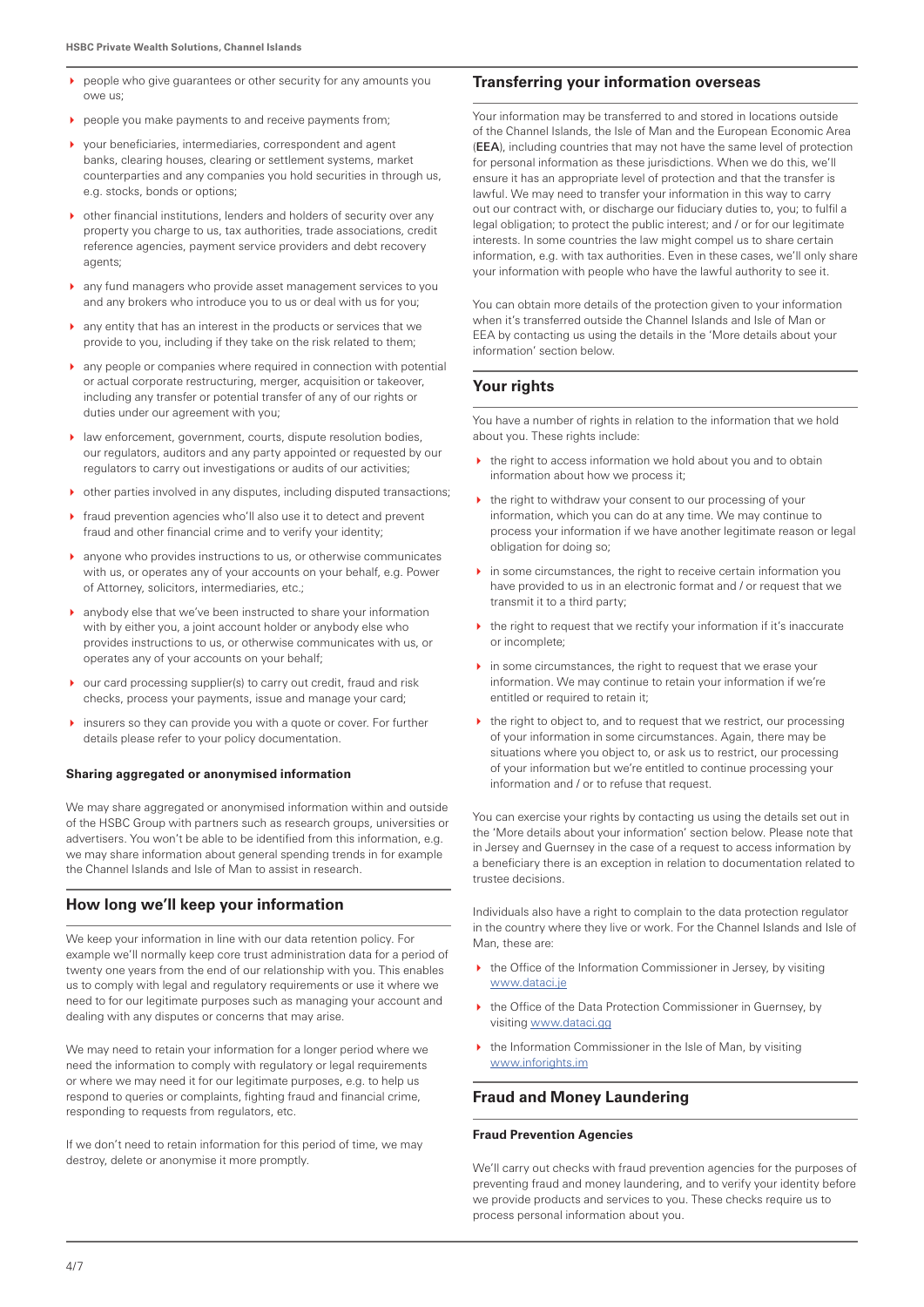The personal information you provide or which we've collected from you, or received from third parties, will be used to carry out these checks in order to prevent fraud and money laundering, and to verify your identity.

We'll process personal information, such as your name, address, date of birth, contact details, financial information, employment details, and device identifiers e.g. IP address.

We and fraud prevention agencies may also enable law enforcement agencies to access and use your personal data to detect, investigate and prevent crime.

We process your personal data on the basis that we have a legitimate interest in preventing fraud and money laundering and to verify your identity. This enables us to protect our business and to comply with laws that apply to us. This processing is also a contractual requirement of any of our products or services you use.

Fraud prevention agencies can hold your personal data for different periods of time. If they're concerned about a possible fraud or money laundering risk, your data can be held by them for up to six years.

## **Consequences of Processing**

If we, or a fraud prevention agency, have reason to believe there's a fraud or money laundering risk, we may refuse to provide the services and credit you've requested. We may also stop providing existing products and services to you. A record of any fraud or money laundering risk will be retained by the fraud prevention agencies, and may result in others refusing to provide services to you. The information we hold about you could make it easier or harder for you to get credit in the future.

To find out more about fraud prevention agencies and how they manage your information, please visit https://www.cifas.org.uk/privacy-notice.

## **What we need from you**

You're responsible for making sure the information you give us is accurate and up to date, and you must tell us if anything changes as soon as possible. If you provide information for another person on your account, you'll need to direct them to this notice and make sure they agree to us using their information as described in it.

## **How we keep your information secure**

We use a range of measures to keep your information safe and secure which may include encryption and other forms of security. We require our staff and any third parties who carry out any work on our behalf to comply with appropriate compliance standards including obligations to protect any information and applying appropriate measures for the use and transfer of information.

## **More details about your information**

If you'd like further information on anything we've said in this Privacy Notice, you can contact your Relationship Manager in the usual way or contact us generally at:

> HSBC Trustee (C.I.) Limited HSBC House The Esplanade St Helier, Jersey JE1 1GT, Channel Islands T +44 (0) 1534 672400

You can also contact our Data Protection Officer at HSBC House, The Esplanade, St Helier, Jersey JE1 1HS addressed 'for the attention of the DPO'.

This Privacy Notice may be updated from time to time and the most recent version can be found at https://www.hsbcprivatebank.com/en/ utilities/privacy-statement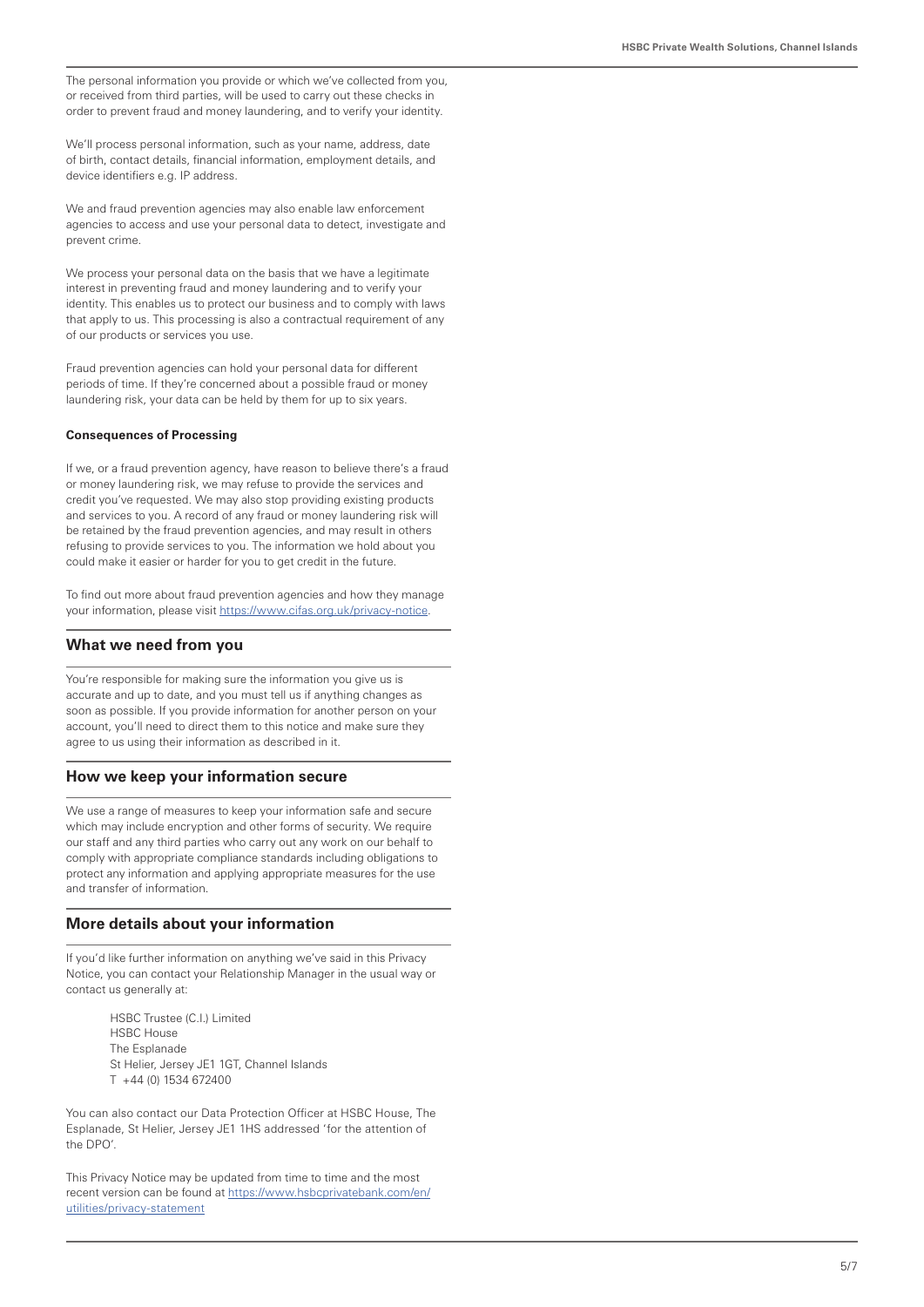# **Appendix – How we process your information**

We'll use your information for purposes including:

- **To deliver our products and services:** administer your accounts, or process your transactions. We'll do this in order to perform our contract with you;
- **Banking operations support:** we'll use your information to enable the provision and function of our banking services in line with regulation, laws and customer rights and interests, e.g. complaints management and exit management. The lawful reasons for processing these are legitimate interest, legal obligation and in order to perform our contract with you;
- **To prevent and detect crime including, e.g. fraud, terrorist financing and money laundering:** this will include monitoring, mitigation and risk management, carrying out customer due diligence, name screening, transaction screening and customer risk identification. We do this to comply with our legal obligations and because it's in our legitimate interest. We may share your information with relevant agencies, law enforcement and other third parties where the law allows us to for the purpose of preventing or detecting crime. Additionally we and other financial institutions may take steps to help prevent financial crime and manage risk. We'll do this because we have a legitimate interest, a legal obligation to prevent or detect crime or it's in the public interest. We may be required to use your information to do this, even if you've asked us to stop using your information. That could include (among other things):
	- screening, intercepting and investigating any payments, instructions or communications you send or receive (including drawdown requests and application forms);
	- investigating who you're paying or who's paying you, e.g. checks on payments into and out of your account and other parties related to those payments;
	- passing information to relevant agencies if we think you've given us false or inaccurate information, or we suspect criminal activity;
	- combining the information we have about you with information from other HSBC companies to help us better understand any potential risk;
- checking whether the people or organisations you're paying or receiving payments from are who they say they are, and aren't subject to any sanctions
- **Risk management:** we'll use your information to measure, detect and prevent the likelihood of financial, reputational, legal, compliance or customer risk. This includes credit risk, traded risk, operational risk and insurance risk (e.g. for underwriting or claims management purposes). We'll do this because we have a legitimate interest in ensuring that we carry out a proper risk assessment prior to providing credit, insurance or other finance;
- **Online Banking, Mobile Apps and other online product platforms:**  we'll use your information to allow us to provide you with access to HSBC online platforms and mobile apps. The platform may allow you to directly or indirectly communicate with us through mobile apps, such as using Online Banking, or applying for products and services online. The lawful basis for using your information for this purpose is to perform our contract with you or that processing for this purpose is in our legitimate interest;
- **Product and service improvement:** we'll analyse your information to identify possible service and product improvements. Where we provide you with aggregated information services, we'll use your information to understand how you use these products which may include your transactional information from other financial institutions to help improve our products and services. The lawful basis for processing your information for this purpose is our legitimate interest. We do this to improve our products and services to best meet the need of our customers;
- **Data analytics for tailored services:** we'll analyse your information to identify relevant opportunities to promote products and services to existing or prospective customers. This may include reviewing

historical customer transactional behaviour, comparison of customer activity or it may include an analysis of your transactional information from other financial institutions. We do this to help us provide you with products and services we think will be of most relevance to you. The lawful basis for using your information in this way is our legitimate interest:

- **Marketing:** we may use your information to provide you with information about HSBC products and services, and also products and services from our partners and other relevant third parties. The lawful basis for this is our legitimate interest. We may need your consent to communicate by certain channels and we'll always make sure we get this where we need to. You can change your mind on how you receive marketing messages or choose to stop receiving them at any time. To make that change, contact us in the usual way;
- **Protecting our legal rights:** we may need to use your information to protect our legal rights, e.g. in the case of defending or protecting legal rights and interests (e.g. collecting money owed, enforcing or protecting our security or defending rights of intellectual property); court action; managing complaints or disputes; in the event of a restructuring of companies or other mergers or acquisition. This may be in connection with action taken against you or other persons, e.g. joint borrowers or persons who give a guarantee or other security for your obligations to us. We'd do this on the basis that it's in our legitimate interest.